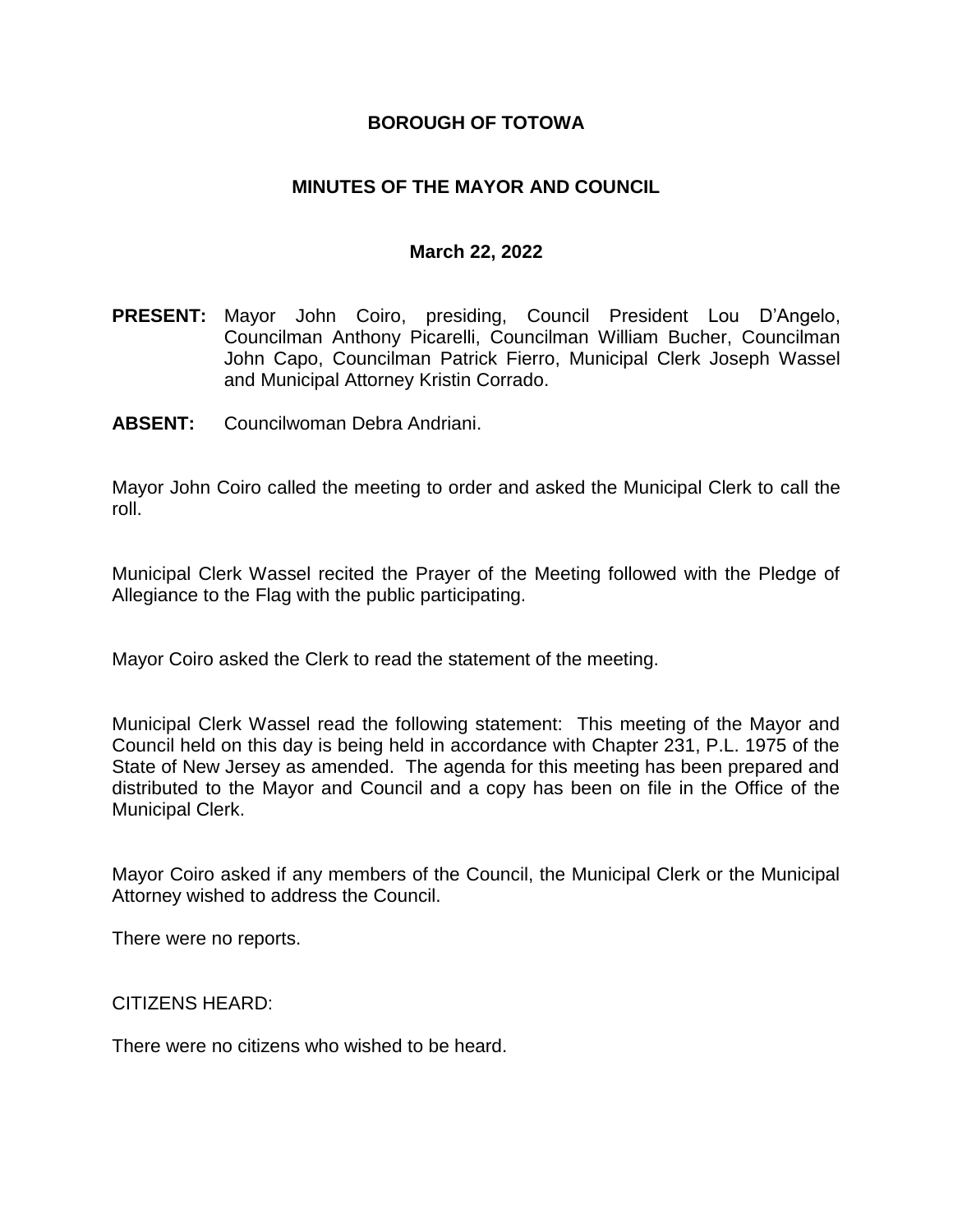There was a motion by Councilman D'Angelo, seconded by Councilman Picarelli to approve the Minutes of the Mayor and Council for the meeting of March 8, 2022. On roll call vote, all members of the Council present voted in the affirmative.

## COMMITTEE ON FINANCE:

There was a motion by Councilman Picarelli, seconded by Councilman D'Angelo to approve Resolution No. 2022-07 for the payment of bills. On roll call vote, all members of the Council present voted in the affirmative.

There was a motion by Councilman Picarelli, seconded by Councilman D'Angelo to approve Resolution No. 2022-08 Authorizing The Transfer Of 2021 Budget Appropriations. On roll call vote, all members of the Council present voted in the affirmative.

There was a motion by Councilman Picarelli, seconded by Councilman D'Angelo to adopt the following Resolution Authorizing Settlement Of The 2020 And 2021 Tax Appeals Entitled Totowa Plaza Route 46 V. Borough Of Totowa. On roll call vote, all members of the Council present voted in the affirmative.

### RESOLUTION NO. 42-2022

### RESOLUTION AUTHORIZING SETTLEMENT OF THE 2020 AND 2021 TAX APPEALS ENTITLED TOTOWA PLAZA ROUTE 46 V. BOROUGH OF TOTOWA

WHEREAS, there have been appeals of the real property tax assessments for the stated tax years; and

WHEREAS, each Block and Lot listed therein was assessed at the amount stated therein; and

WHEREAS, the proposed Stipulation of Settlement, a copy of which is incorporated herein as if set forth at length, has been reviewed and recommended by the Borough Tax Assessor and Borough Tax Expert; and

WHEREAS, the settlement of these matters on the attached list are in the best interest of the Borough of Totowa.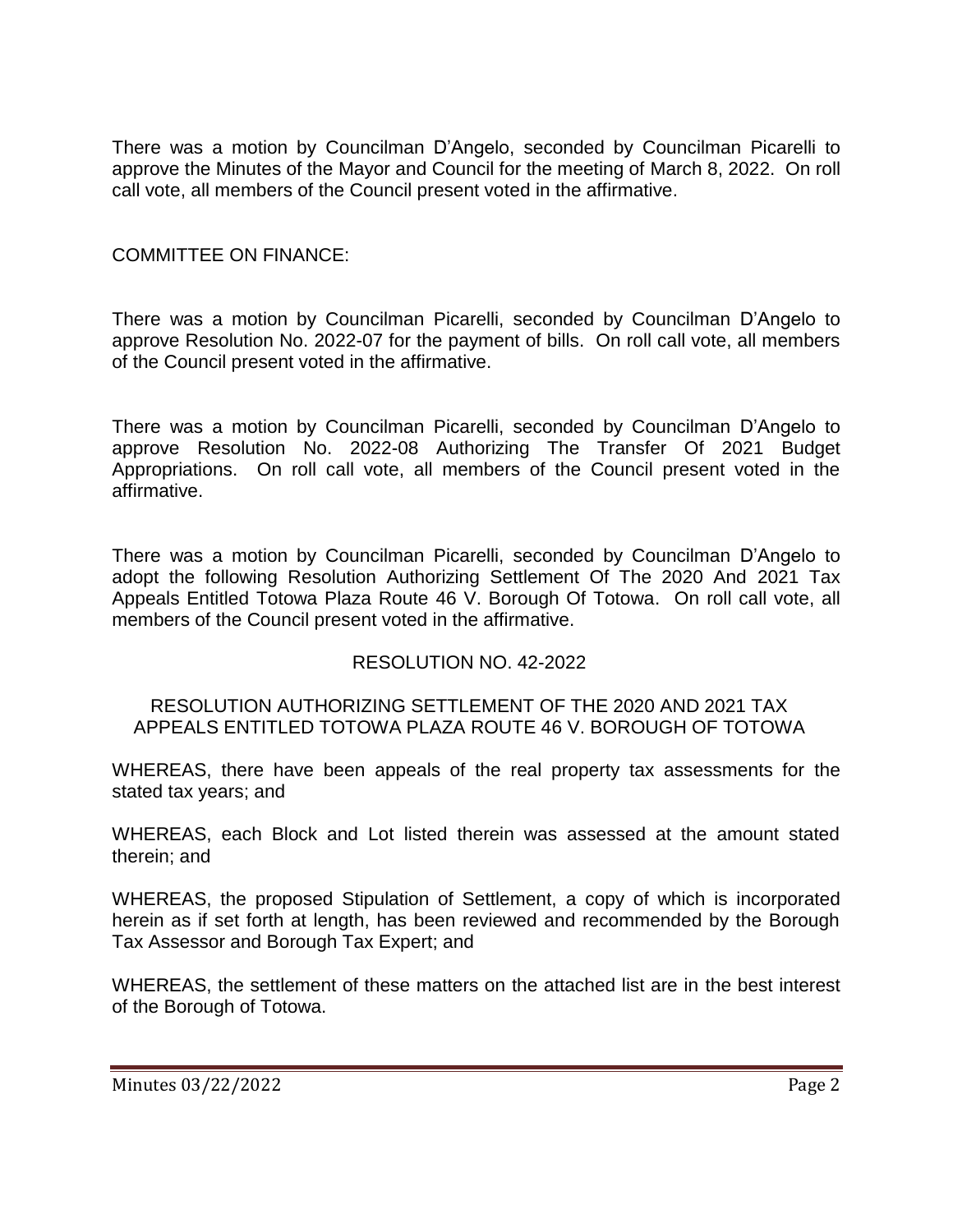NOW, THEREFORE, BE IT RESOLVED, by the Mayor and Council of the Borough of Totowa, New Jersey, as follows:

- 1. The Borough's Tax Appeal Attorney, Raymond B. Reddin, Esq. is authorized to execute the Stipulation of Settlement on behalf of the Borough of Totowa with respect to the tax appeals on the attached list which are currently pending in the Tax Court of New Jersey.
- 2. All municipal officials are hereby authorized to take whatever action may be necessary to implement the terms of this Resolution and authorizes the Special Tax Counsel to enter into the Stipulation of Settlement as provided by Taxpayer.

# COMMITTEE ON PUBLIC SAFETY:

There was a motion by Councilman D'Angelo, seconded by Councilman Capo to approve a grade increase for Patrol Officer Meagan Akins from Grade 3 Patrol Officer to Grade 2 Patrol Officer. On roll call vote, all members of the Council present voted in the affirmative.

There was a motion by Councilman D'Angelo, seconded by Councilman Capo to approve Fire Department TSAP for 2021. On roll call vote, all members of the Council present voted in the affirmative.

There was a motion by Councilman D'Angelo, seconded by Councilman Capo to approve payment of an additional contribution to the Borough Of Totowa First Aid Squad, Inc. in the amount of \$11,173.00 for their 2021 TSAP. On roll call vote, all members of the Council present voted in the affirmative.

COMMITTEE ON PUBLIC WORKS:

There was a motion by Councilman Bucher, seconded by Councilman Fierro to adopt the following Resolution Granting To The County Of Passaic A Guarantee In Lieu Of Performance Bond For Work Performed On A Passaic County Highway. On roll call vote, all members of the Council present voted in the affirmative.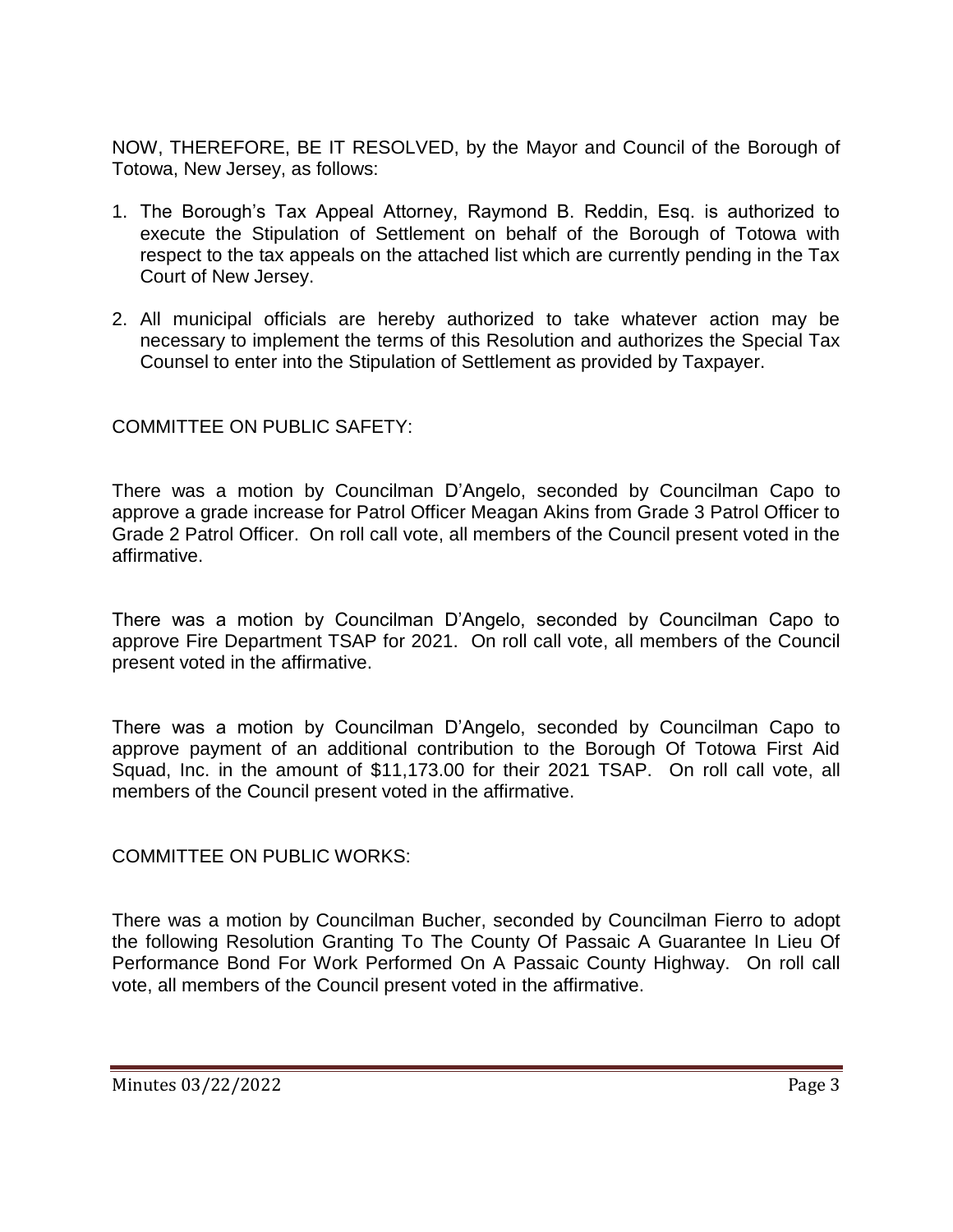# RESOLUTION NO. 43-2022

### RESOLUTION GRANTING TO THE COUNTY OF PASSAIC A GUARANTEE IN LIEU OF PERFORMANCE BOND FOR WORK PERFORMED ON A PASSAIC COUNTY HIGHWAY

WHEREAS, the Passaic County Board of Chosen Freeholders have adopted a Resolution known as the Highway Opening and Use Resolution; and

WHEREAS, the aforementioned Resolution provides that whenever a Highway Opening and Use Permit is issued, a performance bond must be posted with the County of Passaic; and

WHEREAS, from time to time, the Borough of Totowa will require a Highway Opening and Use Permit by the County of Passaic in order to perform work in, on, under or over the public right-of-way of the County in connection with the operation of Borough utilities; and

WHEREAS, the Borough of Totowa wishes to file a Guarantee in lieu of a Performance Bond in the amount of \$30,000.00 which shall cover any and all Highway Opening and Use Permits by the County of Passaic to the Borough of Totowa for the purpose of work within the County right of way for a period of two (2) years from the date of acceptance of the final restoration by the County Supervisor of Roads for which the permit has been issued; and

WHEREAS, this Guarantee is only required to be posted once and it will cover all Highway Opening and Use Permits issued to the Borough of Totowa by the County during the year 2022.

NOW, THEREFORE, BE IT RESOLVED, that the Mayor and Council of the Borough of Totowa do hereby authorize the posting of a Guarantee in Lieu of a Performance Bond in the amount of \$30,000.00 for work performed within the right of way of the County.

COMMITTEE ON ENGINEERING & PUBLIC PROPERTY:

There was a motion by Councilman Capo, seconded by Councilman D'Angelo to adopt the following Resolution authorizing the Mayor to execute the NJDEP TWA-1 and Statements of Consent—Form WQM-003 on behalf of the Borough of Totowa for the Riverview Drive Pump Station, Block 120, Lot 1. On roll call vote, all members of the Council present voted in the affirmative.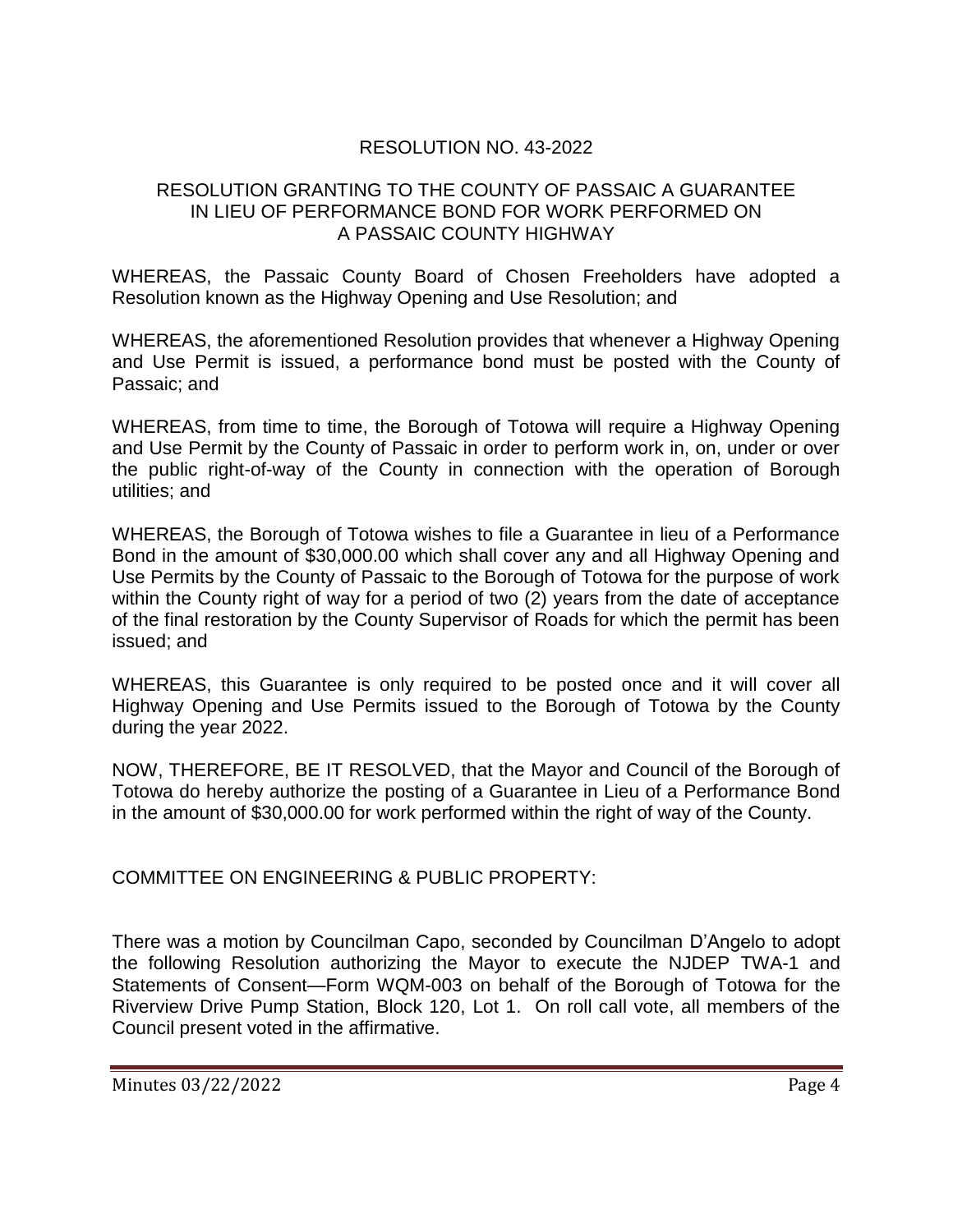# RESOLUTION NO. 44-2022

WHEREAS, the Mayor and Council of the Borough of Totowa has determined that the existing Riverview Drive Pump Station, 100 Riverview Drive, Totowa, New Jersey 07512, Block No. 120, Lot No. 1, is in need of an upgrade; and

WHEREAS, the proposed project will upgrade the existing pump station to meet present and future flow requirements and will include replacing four dry pit submersible pumps; repairing areas of the external building; cleaning and upgrading the wet well with new exhaust fan, wet well cover, wet well lining, slide gates and level instrumentation; electrical upgrades including new generator, automatic transfer switch, new control room and electrical service; installing new influent manhole and piping leading to the grit chamber; building HVAC upgrades; and new process valves, piping and instrumentation; and

WHEREAS, Borough of Totowa is required to apply to the New Jersey Department of Environmental Protection (NJDEP) for a Treatment Works Approval (TWA) for the proposed project; and

WHEREAS, the Treatment Works Approval (TWA) permit application has been reviewed and approved by the Borough Engineer.

NOW, THEREFORE, BE IT RESOLVED, by the Municipal Council of the Borough of Totowa, County of Passaic, State of New Jersey that the Mayor of the Borough of Totowa be and is hereby authorized to execute the NJDEP TWA-1 Form and Statements of Consent – Form WQM-003 on behalf of the Borough of Totowa.

COMMITTEE ON LIAISON & INSPECTION:

There was a motion by Councilman Bucher, seconded by Councilman Fierro to adopt the following Resolution Authorizing The Borough Of Totowa To Enter Into A Developer's Agreement With Totowa Investment Group, LLC. On roll call vote, all members of the Council present voted in the affirmative.

# RESOLUTION NO. 45-2022

RESOLUTION AUTHORIZING THE BOROUGH OF TOTOWA TO ENTER INTO A DEVELOPER'S AGREEMENT TOTOWA INVESTMENT GROUP, LLC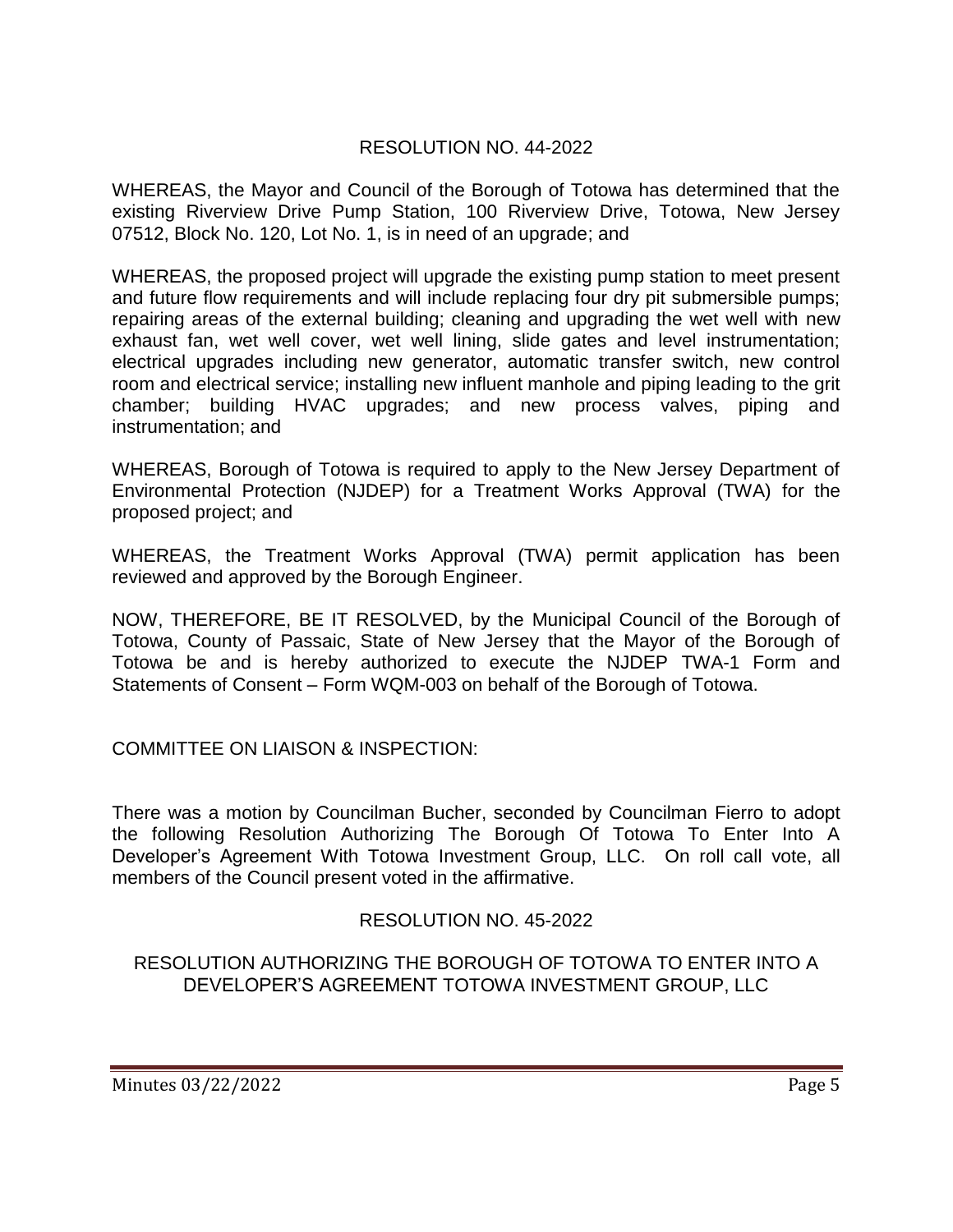WHEREAS, Totowa Investment Group, LLC, 2 Bonnieview Lane, Towaco, New Jersey 07082 (hereinafter the "Developer") is the owner of real property set forth and designated as Lot 1, Blocks 100 and 148 and Lot 23, Block 149 on the official Tax and Assessment Map of the Borough of Totowa and commonly known as 515 Union Boulevard, Totowa, New Jersey 07512; and

WHEREAS, the property is located in the B-4 Local Business Zone District; and

WHEREAS, the Developer filed an application with the Borough of Totowa Zoning Board of Adjustment for various land use approvals, preliminary site plan approval and final site plan approval for the Union Boulevard property; and

WHEREAS, the Borough of Totowa Zoning Board of Adjustment at its public meetings held on April 14, 2021, May 12, 2021 and June 9, 2021 granted the preliminary and final site plan approval for the application filed by the Developer for the Union Boulevard property, subject to certain conditions and restrictions; and

WHEREAS, the Borough of Totowa Zoning Board of Adjustment approved the application on May 12, 2021 and memorialized its decision in a Resolution adopted by the Zoning Board on June 9, 2021; and

WHEREAS, one of the conditions of the approval granted by the Borough of Totowa Zoning Board of Adjustment was the requirement that Totowa Investment Group, LLC enter into a Developer's Agreement with the Borough of Totowa; and

WHEREAS, by Resolution No. 28-2022 dated December March 8, 2022, the Mayor and Council of the Borough of Totowa authorized the Municipal Attorney to prepare the Developer's Agreement between the Borough of Totowa and Totowa Investment Group, LLC.

NOW, THEREFORE, BE IT RESOLVED, that the Mayor and Council of the Borough of Totowa do hereby authorize the Borough of Totowa to enter into a Developer's Agreement between the Borough of Totowa and Totowa Investment Group, LLC.

BE IT FURTHER RESOLVED, that the Municipal Council of the Borough of Totowa does hereby authorize the Mayor and Municipal Clerk to execute any and all necessary instruments relating thereto.

There was a motion by Councilman Bucher, seconded by Councilman Fierro to carry the Resolution Authorizing The Appointment Of An Affordable Housing Administrative Agent For The Borough Of Totowa. On roll call vote, all members of the Council present voted in the affirmative.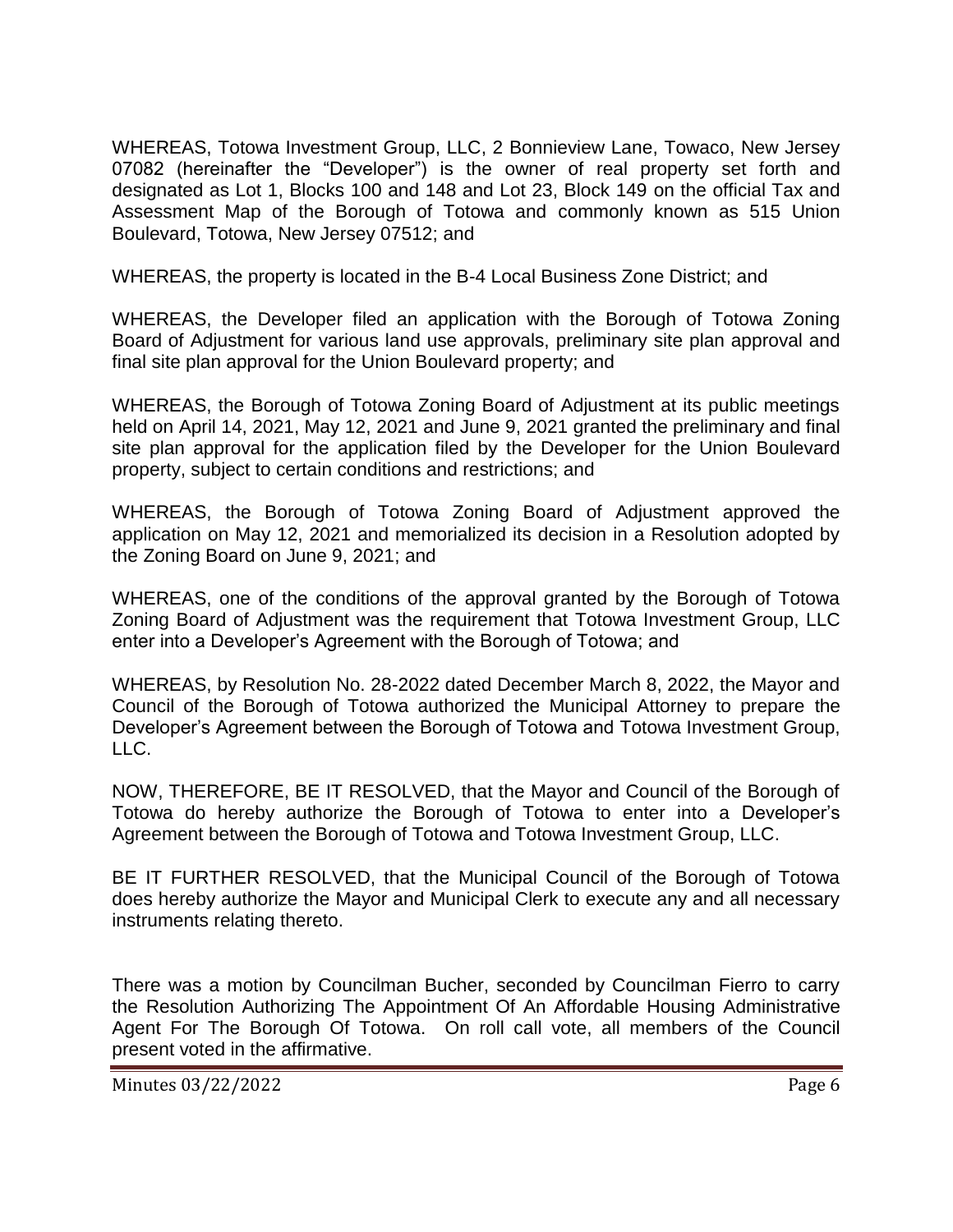There was a motion by Councilman Bucher, seconded by Councilman Fierro to adopt the following Resolution Authorizing Contract For Geese Control Services For 2022. On roll call vote, all members of the Council present voted in the affirmative.

# RESOLUTION NO. 46-2022

## RESOLUTION AUTHORIZING CONTRACT FOR GEESE CONTROL SERVICES FOR 2022

WHEREAS, the Borough of Totowa Board of Recreation has recommended that the Borough of Totowa hire a qualified company to provide safe and effective geese clearing and control services at all of the Borough of Totowa recreational ball fields; and

WHEREAS, the Mayor and Council of the Borough of Totowa have also determined that there is a need to retain a company that can provide these services to ensure the health and well-being of the residents of the Borough of Totowa; and

WHEREAS, the Borough of Totowa has solicited quotes for the necessary geese clearing services for all of the Borough of Totowa recreational fields as well as Washington Park School and the Municipal Complex; and

WHEREAS, Geese Chasers North Jersey LLC, P.O. Box 282, Great Meadows, New Jersey 07838 submitted a proposal dated March 16, 2022 to clear and maintain a virtually geese-free environment with the use of working border collies, a copy of which is on file in the office of the Borough of Totowa Municipal Clerk; and

WHEREAS, Geese Chasers North Jersey LLC will provide these services to the Borough of Totowa on an as needed basis for a term not to exceed a period of one (1) year; and

WHEREAS, pursuant to the applicable New Jersey State laws, the contract for these services may be authorized without public bidding since the total contract price will not exceed the public bidding threshold.

NOW, THEREFORE, BE IT RESOLVED, that the Mayor and Council of the Borough of Totowa do hereby authorize a contract with Geese Chasers North Jersey LLC for all necessary geese control and clearing services in accordance with the fee schedule set forth in their proposal.

BE IT FURTHER RESOLVED, that the Municipal Council of the Borough of Totowa does hereby authorize the Mayor and Municipal Clerk to execute any and all instruments relating thereto.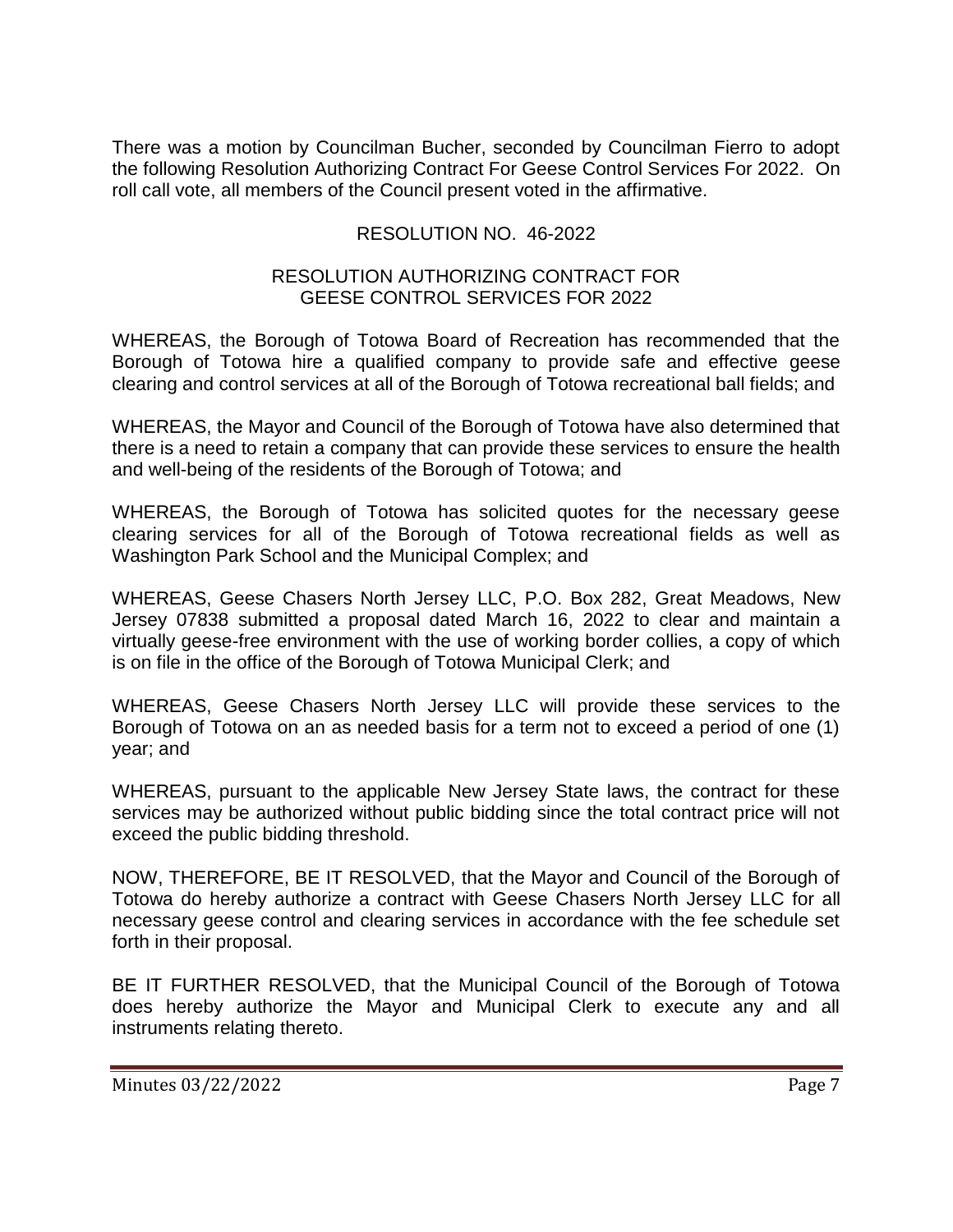There was a motion by Councilman Bucher, seconded by Councilman Fierro to adopt the following Resolution Authorizing The Provision Of A Grant Pursuant To The Borough Of Totowa Affordability Assistance Program For The Tenant Of An Affordable Housing Unit Located At Sunset Ridge At Totowa, 617 Preakness Avenue, Apartment 110. On roll call vote, all members of the Council present voted in the affirmative.

## RESOLUTION NO. 47-2022

#### RESOLUTION AUTHORIZING THE PROVISION OF A GRANT PURSUANT TO THE BOROUGH OF TOTOWA AFFORDABILITY ASSISTANCE PROGRAM FOR THE TENANT OF AN AFFORDABLE HOUSING UNIT LOCATED AT SUNSET RIDGE AT TOTOWA, 617 PREAKNESS AVENUE, APARTMENT 110

WHEREAS, Applicant, Tamika Myles and NaSear Greene ("Tenant") will be renting Apartment 110, Sunset Ridge at Totowa, 617 Preakness Avenue, Totowa, New Jersey 07512 ("Unit"), a property governed by the statutes, ordinances, rules and regulations restricting occupancy and use of the property as an affordable housing unit; and

WHEREAS, the Tenant is eligible for an Affordability Assistance Grant through the Borough of Totowa's Affordability Assistance Program to pay for four month's rent for the Unit; and

WHEREAS, the Borough of Totowa's Affordable Housing Administrative Agent, Community Grants, Planning & Housing, LLC, ("CGP&H") has reviewed the Tenant's application and qualified the Tenant for the requested assistance; and

WHEREAS, the amount of the requested grant for the four month's rent will be paid directly to the Landlord, (\$5,780.00) by the Borough of Totowa; and

WHEREAS, the Borough of Totowa is willing, pursuant to the Affordability Assistance Program, to extend a grant in the amount of \$5,780.00; and

WHEREAS, the funding for the grant will be from the Borough of Totowa Affordable Housing Trust Fund.

NOW, THEREFORE, BE IT RESOLVED, that the Mayor and Council of the Borough of Totowa does hereby authorize the following:

1. The Borough of Totowa is hereby authorized, pursuant to the Borough of Totowa's Affordability Assistance Program, to provide the Tenant with a grant to be used to pay four month's rent for the Unit.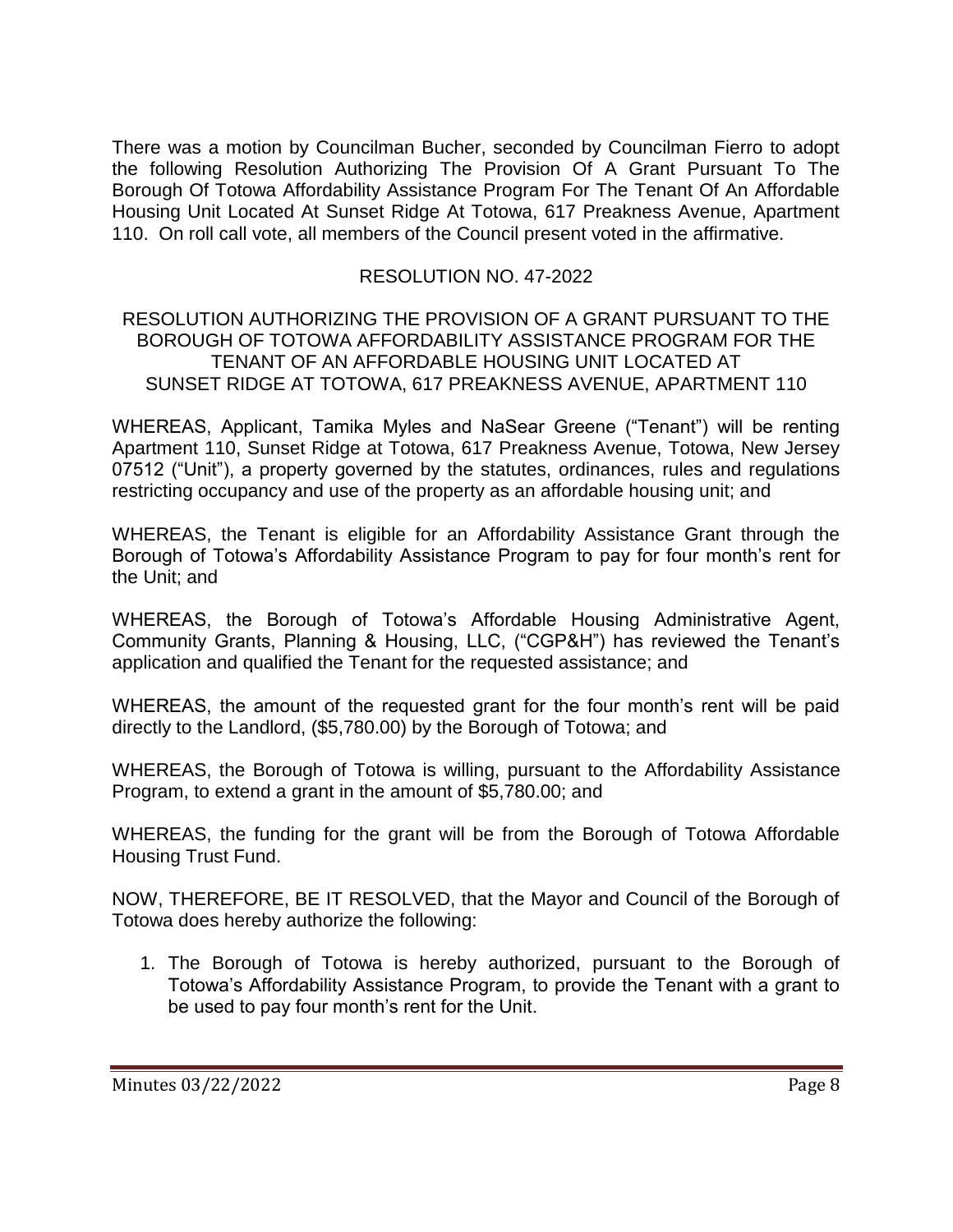2. The Mayor, Municipal Clerk, Borough Attorney, CFO and such other staff and officials as may be appropriate are authorized to take such steps as may reasonably be required to implement this resolution, including issuance of the grant amount.

There was a motion by Councilman Bucher, seconded by Councilman Fierro to adopt the following Resolution Authorizing The Provision Of A Grant Pursuant To The Borough Of Totowa Affordability Assistance Program For The Tenant Of An Affordable Housing Unit Located At Sunset Ridge At Totowa, 617 Preakness Avenue, Apartment 310. On roll call vote, all members of the Council present voted in the affirmative.

## RESOLUTION NO. 48-2022

#### RESOLUTION AUTHORIZING THE PROVISION OF A GRANT PURSUANT TO THE BOROUGH OF TOTOWA AFFORDABILITY ASSISTANCE PROGRAM FOR THE TENANT OF AN AFFORDABLE HOUSING UNIT LOCATED AT SUNSET RIDGE AT TOTOWA, 617 PREAKNESS AVENUE, APARTMENT 310

WHEREAS, Applicant, Adel L. Barsoum and Salwa N. Botros ("Tenant") will be renting Apartment 310, Sunset Ridge at Totowa, 617 Preakness Avenue, Totowa, New Jersey 07512 ("Unit"), a property governed by the statutes, ordinances, rules and regulations restricting occupancy and use of the property as an affordable housing unit; and

WHEREAS, the Tenant is eligible for an Affordability Assistance Grant through the Borough of Totowa's Affordability Assistance Program to pay for four month's rent for the Unit; and

WHEREAS, the Borough of Totowa's Affordable Housing Administrative Agent, Community Grants, Planning & Housing, LLC, ("CGP&H") has reviewed the Tenant's application and qualified the Tenant for the requested assistance; and

WHEREAS, the amount of the requested grant for the four month's rent will be paid directly to the Landlord, (\$2,232.00) by the Borough of Totowa; and

WHEREAS, the Borough of Totowa is willing, pursuant to the Affordability Assistance Program, to extend a grant in the amount of \$2,232.00; and

WHEREAS, the funding for the grant will be from the Borough of Totowa Affordable Housing Trust Fund.

NOW, THEREFORE, BE IT RESOLVED, that the Mayor and Council of the Borough of Totowa does hereby authorize the following:

Minutes 03/22/2022 **Page 9**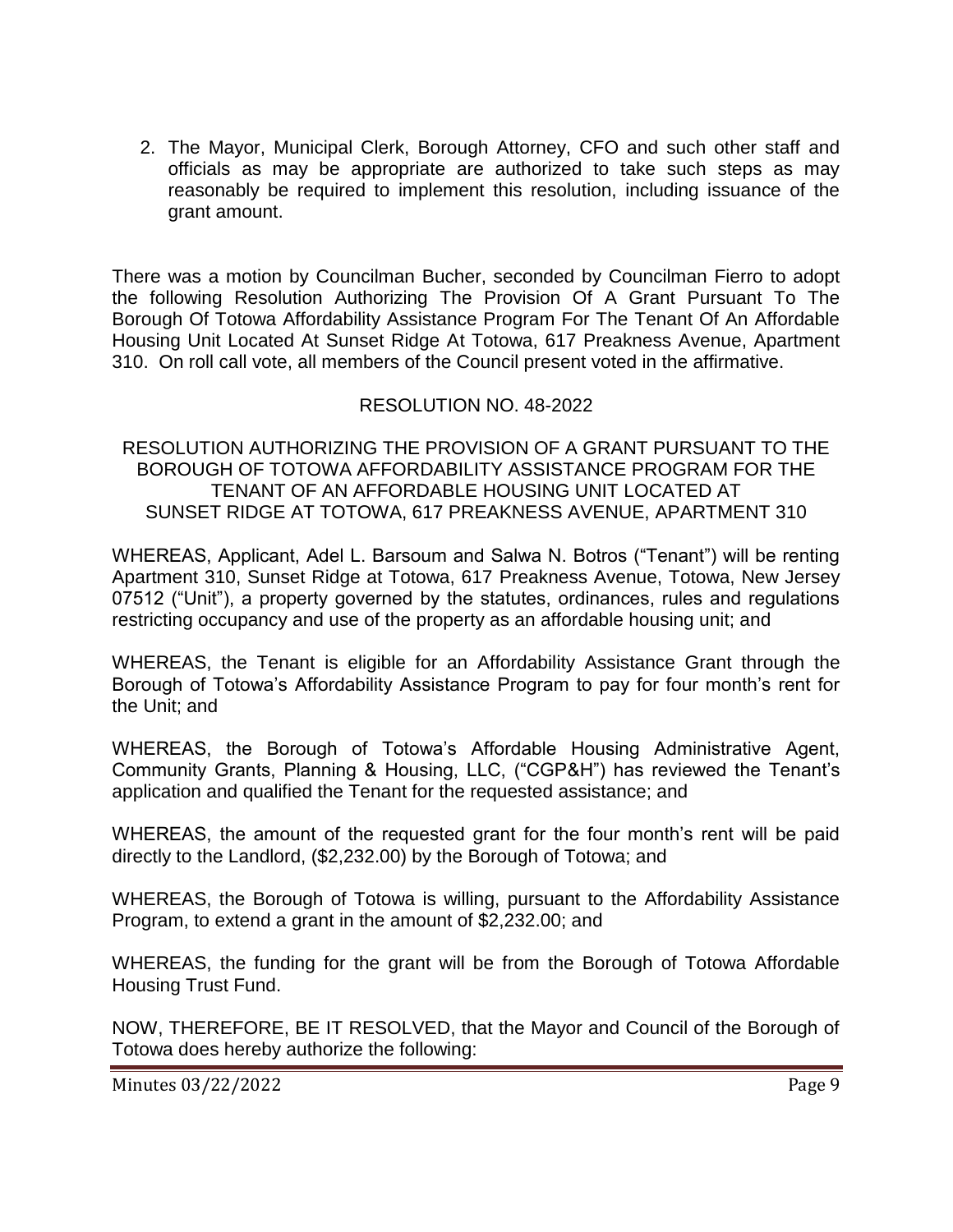- 1. The Borough of Totowa is hereby authorized, pursuant to the Borough of Totowa's Affordability Assistance Program, to provide the Tenant with a grant to be used to pay four month's rent for the Unit.
- 2. The Mayor, Municipal Clerk, Borough Attorney, CFO and such other staff and officials as may be appropriate are authorized to take such steps as may reasonably be required to implement this resolution, including issuance of the grant amount.

There was a motion by Councilman Bucher, seconded by Councilman Fierro to adopt the following Resolution Authorizing The Provision Of A Grant Pursuant To The Borough Of Totowa Affordability Assistance Program For The Tenant Of An Affordable Housing Unit Located At Sunset Ridge At Totowa, 617 Preakness Avenue, Apartment 410. On roll call vote, all members of the Council present voted in the affirmative.

# RESOLUTION NO. 49-2022

### RESOLUTION AUTHORIZING THE PROVISION OF A GRANT PURSUANT TO THE BOROUGH OF TOTOWA AFFORDABILITY ASSISTANCE PROGRAM FOR THE TENANT OF AN AFFORDABLE HOUSING UNIT LOCATED AT SUNSET RIDGE AT TOTOWA, 617 PREAKNESS AVENUE, APARTMENT 410

WHEREAS, Applicant, Joselyn Basauri ("Tenant") will be renting Apartment 410, Sunset Ridge at Totowa, 617 Preakness Avenue, Totowa, New Jersey 07512 ("Unit"), a property governed by the statutes, ordinances, rules and regulations restricting occupancy and use of the property as an affordable housing unit; and

WHEREAS, the Tenant is eligible for an Affordability Assistance Grant through the Borough of Totowa's Affordability Assistance Program to pay for four month's rent for the Unit; and

WHEREAS, the Borough of Totowa's Affordable Housing Administrative Agent, Community Grants, Planning & Housing, LLC, ("CGP&H") has reviewed the Tenant's application and qualified the Tenant for the requested assistance; and

WHEREAS, the amount of the requested grant for the four month's rent will be paid directly to the Landlord, (\$4,108.00) by the Borough of Totowa; and

WHEREAS, the Borough of Totowa is willing, pursuant to the Affordability Assistance Program, to extend a grant in the amount of \$4,108.00; and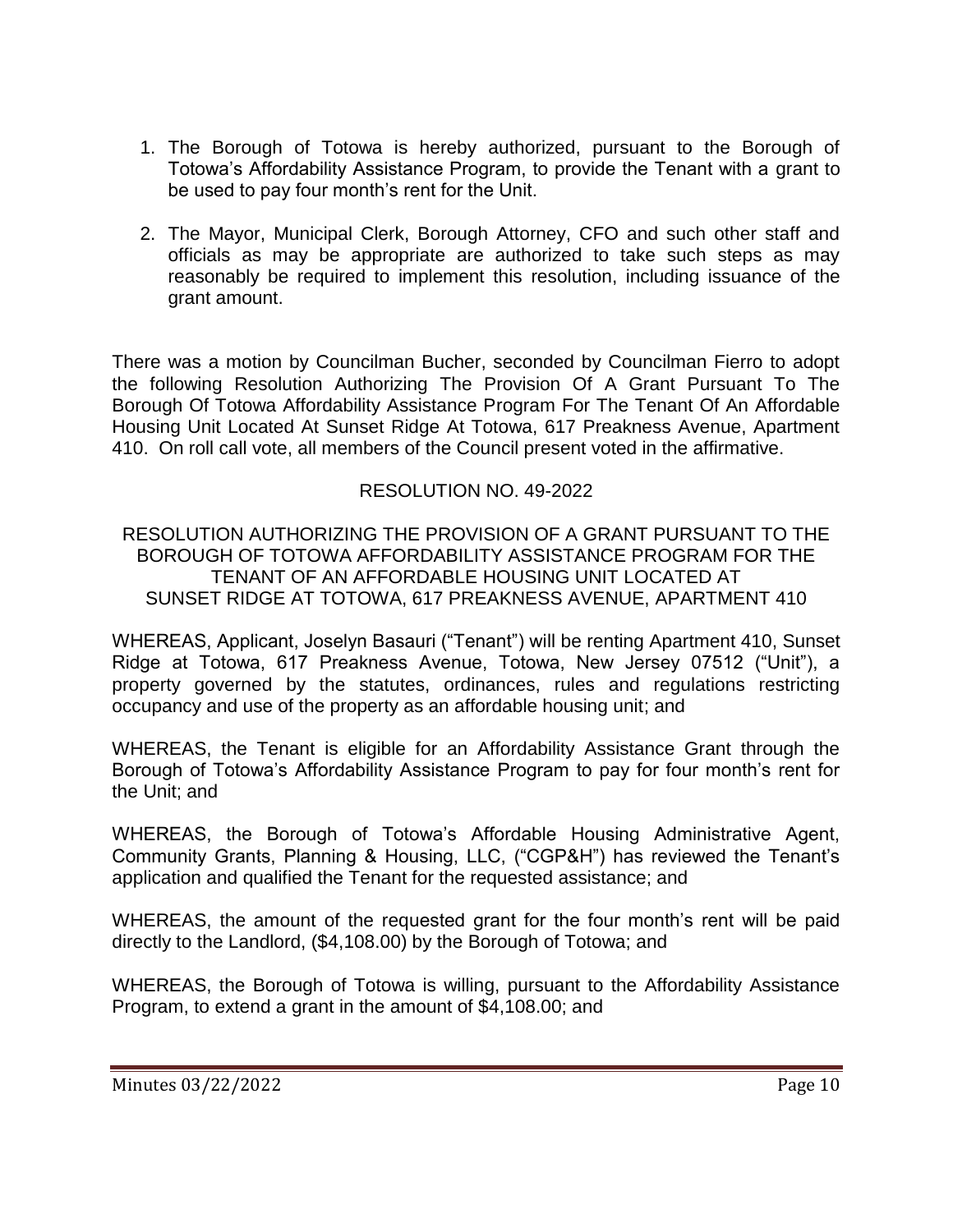WHEREAS, the funding for the grant will be from the Borough of Totowa Affordable Housing Trust Fund.

NOW, THEREFORE, BE IT RESOLVED, that the Mayor and Council of the Borough of Totowa does hereby authorize the following:

- 1. The Borough of Totowa is hereby authorized, pursuant to the Borough of Totowa's Affordability Assistance Program, to provide the Tenant with a grant to be used to pay four month's rent for the Unit.
- 2. The Mayor, Municipal Clerk, Borough Attorney, CFO and such other staff and officials as may be appropriate are authorized to take such steps as may reasonably be required to implement this resolution, including issuance of the grant amount.

A letter from the Board of Health advising that the Annual Rabies Clinic will be held on Tuesday, May 3, 2022 from 7:00 – 8:00 p.m. at the DPW Garage was received and filed.

A letter from the Totowa PAL inviting the Mayor and Council to their Baseball & Softball Opening Day Ceremonies on Saturday, April 23, 2022 at 10:00 a.m. was received and filed.

COMMITTEE ON LEGISLATION & ORDINANCES:

There was a motion by Councilman Fierro, seconded by Councilman Picarelli to approve Raffle License Application Nos. 2260 & 2261 for The Diane D'Apolito-May "Beyond the Rainbow" Charitable Foundation for a Tricky Tray and Off-Premise 50/50 to be held on June 26, 2022 at The Barnyard. On roll call vote, all members of the Council present voted in the affirmative.

There was a motion by Councilman Fierro, seconded by Councilman Picarelli to approve Raffle License Application Nos. 2262 & 2263 for St. Joseph's Home for the Elderly of the Little Sisters of the Poor for a Tricky Tray and On-Premise 50/50 to be held on May 21, 2022. On roll call vote, all members of the Council present voted in the affirmative.